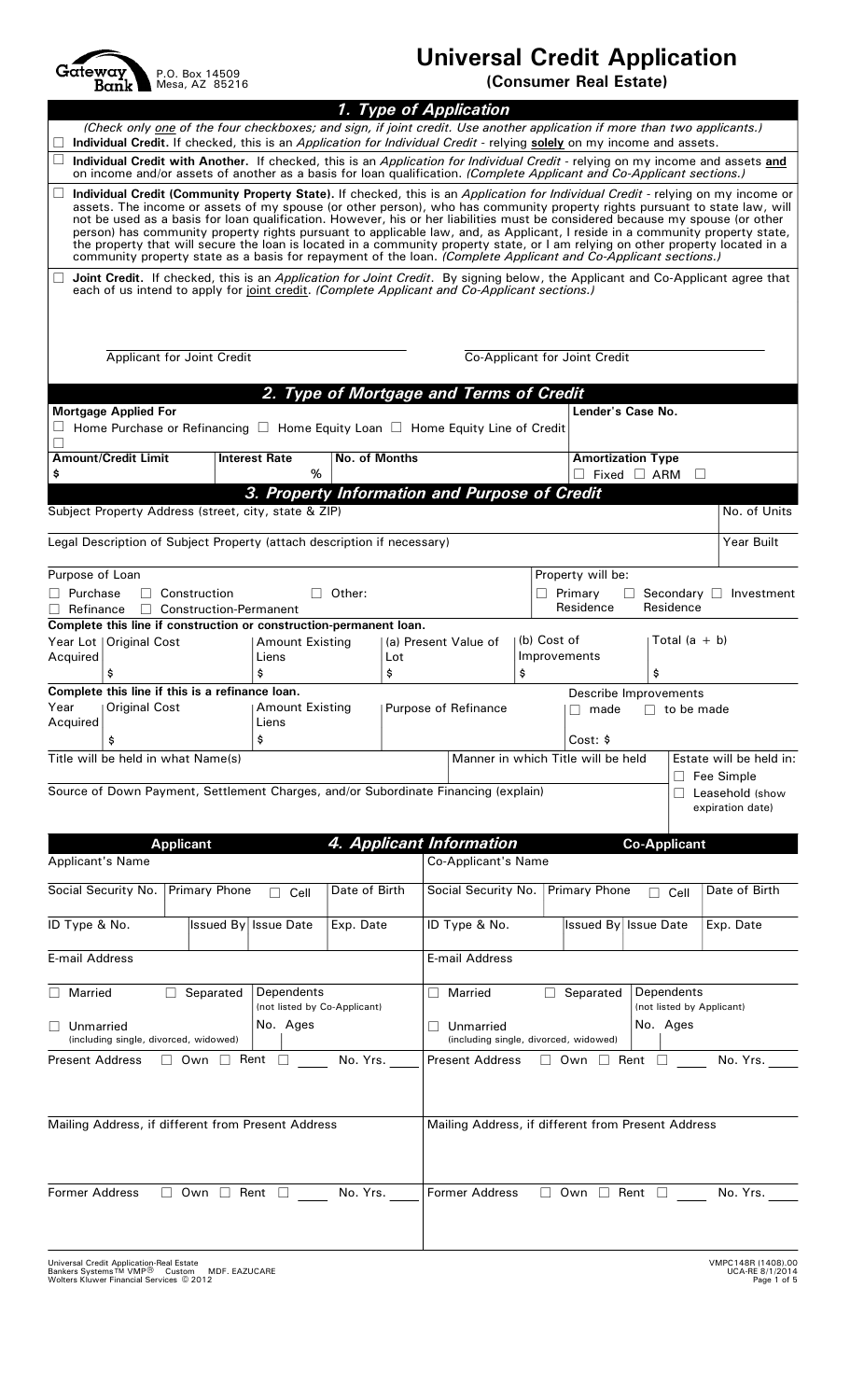|                                                                                                                                                                                                                                                                                                                                                                                                                                                                                                                                          | <b>Applicant</b>      |                     |                                                                              |                                |                                            | 5. Employment Information                                                                                                                                                                        |                      | <b>Co-Applicant</b>   |                                                     |                             |
|------------------------------------------------------------------------------------------------------------------------------------------------------------------------------------------------------------------------------------------------------------------------------------------------------------------------------------------------------------------------------------------------------------------------------------------------------------------------------------------------------------------------------------------|-----------------------|---------------------|------------------------------------------------------------------------------|--------------------------------|--------------------------------------------|--------------------------------------------------------------------------------------------------------------------------------------------------------------------------------------------------|----------------------|-----------------------|-----------------------------------------------------|-----------------------------|
| Name & Address of Employer □ Self Employed                                                                                                                                                                                                                                                                                                                                                                                                                                                                                               |                       |                     | Yrs. on this job                                                             |                                |                                            | Name & Address of Employer □ Self Employed                                                                                                                                                       |                      |                       | Yrs. on this job                                    |                             |
|                                                                                                                                                                                                                                                                                                                                                                                                                                                                                                                                          |                       |                     | Yrs. employed in<br>this line of<br>work/profession                          |                                |                                            |                                                                                                                                                                                                  |                      |                       | Yrs. employed in<br>this line of<br>work/profession |                             |
| Position/Title/Type of Business                                                                                                                                                                                                                                                                                                                                                                                                                                                                                                          |                       |                     | <b>Business Phone</b>                                                        |                                | Position/Title/Type of Business            |                                                                                                                                                                                                  |                      |                       | <b>Business Phone</b>                               |                             |
| If employed in current position for less than two years or if currently employed in more than one position, complete the following:                                                                                                                                                                                                                                                                                                                                                                                                      |                       |                     |                                                                              |                                |                                            |                                                                                                                                                                                                  |                      |                       |                                                     |                             |
| Name & Address of Employer □ Self Employed                                                                                                                                                                                                                                                                                                                                                                                                                                                                                               |                       |                     |                                                                              |                                |                                            | Dates (from - to)   Name & Address of Employer □ Self Employed                                                                                                                                   |                      |                       | Dates (from - to)                                   |                             |
|                                                                                                                                                                                                                                                                                                                                                                                                                                                                                                                                          |                       |                     |                                                                              |                                |                                            |                                                                                                                                                                                                  |                      |                       |                                                     |                             |
|                                                                                                                                                                                                                                                                                                                                                                                                                                                                                                                                          |                       |                     | <b>Business Phone</b>                                                        |                                |                                            |                                                                                                                                                                                                  |                      |                       | <b>Business Phone</b>                               |                             |
| Position/Title/Type of Business                                                                                                                                                                                                                                                                                                                                                                                                                                                                                                          |                       |                     | <b>Gross Monthly</b><br>Income<br>\$                                         |                                | Position/Title/Type of Business            |                                                                                                                                                                                                  |                      |                       | <b>Gross Monthly</b><br>Income<br>\$                |                             |
| Name & Address of Employer □ Self Employed                                                                                                                                                                                                                                                                                                                                                                                                                                                                                               |                       |                     | Dates (from - to)<br><b>Business Phone</b><br><b>Gross Monthly</b><br>Income |                                | Name & Address of Employer □ Self Employed |                                                                                                                                                                                                  |                      |                       | Dates (from - to)                                   |                             |
|                                                                                                                                                                                                                                                                                                                                                                                                                                                                                                                                          |                       |                     |                                                                              |                                |                                            |                                                                                                                                                                                                  |                      | <b>Business Phone</b> |                                                     |                             |
| Position/Title/Type of Business                                                                                                                                                                                                                                                                                                                                                                                                                                                                                                          |                       |                     |                                                                              |                                | Position/Title/Type of Business            |                                                                                                                                                                                                  |                      |                       | <b>Gross Monthly</b><br>Income                      |                             |
|                                                                                                                                                                                                                                                                                                                                                                                                                                                                                                                                          |                       |                     | \$                                                                           |                                |                                            |                                                                                                                                                                                                  |                      |                       | \$                                                  |                             |
| <b>Gross Monthly</b>                                                                                                                                                                                                                                                                                                                                                                                                                                                                                                                     |                       |                     |                                                                              |                                |                                            | 6. Monthly Income and Combined Housing Expense Information<br><b>Combined Monthly</b>                                                                                                            |                      |                       |                                                     |                             |
| Income                                                                                                                                                                                                                                                                                                                                                                                                                                                                                                                                   | <b>Applicant</b>      |                     | <b>Co-Applicant</b>                                                          |                                | Total                                      | <b>Housing Expense</b>                                                                                                                                                                           |                      | Present               | Proposed                                            |                             |
| Base Empl. Income*                                                                                                                                                                                                                                                                                                                                                                                                                                                                                                                       | ∣\$                   | \$                  |                                                                              | \$                             |                                            | Rent                                                                                                                                                                                             | ¦\$                  |                       |                                                     |                             |
| Overtime                                                                                                                                                                                                                                                                                                                                                                                                                                                                                                                                 | \$                    | \$                  |                                                                              | \$                             |                                            | First Mortgage (P&I)                                                                                                                                                                             | l\$                  |                       | \$                                                  |                             |
| <b>Bonuses</b>                                                                                                                                                                                                                                                                                                                                                                                                                                                                                                                           | \$                    | \$                  |                                                                              | \$                             |                                            | Other Financing (P&I)  \$                                                                                                                                                                        |                      |                       | \$                                                  |                             |
| Commissions                                                                                                                                                                                                                                                                                                                                                                                                                                                                                                                              | \$                    | \$                  |                                                                              | \$                             |                                            | <b>Hazard Insurance</b>                                                                                                                                                                          | I\$                  |                       | \$                                                  |                             |
| Dividends/Interest                                                                                                                                                                                                                                                                                                                                                                                                                                                                                                                       | \$                    | \$                  |                                                                              | \$                             |                                            | <b>Real Estate Taxes</b>                                                                                                                                                                         | ¦\$                  |                       |                                                     |                             |
| Net Rental Income<br>Other                                                                                                                                                                                                                                                                                                                                                                                                                                                                                                               | Ş<br>Ş                |                     | Ş<br>Ś                                                                       |                                |                                            | Mortgage Insurance<br>Homeowner Assn.                                                                                                                                                            |                      |                       | \$<br>\$                                            |                             |
| (before completing, see<br>the notice in "Describe<br>Other Income," below)                                                                                                                                                                                                                                                                                                                                                                                                                                                              |                       |                     |                                                                              |                                |                                            | <b>Dues</b><br>Other                                                                                                                                                                             | \$                   |                       | \$                                                  |                             |
| Total                                                                                                                                                                                                                                                                                                                                                                                                                                                                                                                                    |                       |                     |                                                                              |                                |                                            | Total                                                                                                                                                                                            |                      |                       |                                                     |                             |
| * Self Employed Applicant(s) may be required to provide additional documentation such as tax returns and financial statements.                                                                                                                                                                                                                                                                                                                                                                                                           |                       |                     |                                                                              |                                |                                            |                                                                                                                                                                                                  |                      |                       |                                                     |                             |
| <b>Describe Other</b><br><b>Income</b><br>A/C                                                                                                                                                                                                                                                                                                                                                                                                                                                                                            |                       |                     |                                                                              |                                |                                            | Notice: Alimony, child support, or separate maintenance<br>income need not be revealed if the Applicant (A) or Co-Applicant (C)<br>does not choose to have it considered for repaying this loan. |                      |                       | Monthly Amount                                      |                             |
|                                                                                                                                                                                                                                                                                                                                                                                                                                                                                                                                          |                       |                     |                                                                              |                                |                                            |                                                                                                                                                                                                  |                      | \$<br>\$              |                                                     |                             |
|                                                                                                                                                                                                                                                                                                                                                                                                                                                                                                                                          |                       |                     |                                                                              |                                |                                            |                                                                                                                                                                                                  |                      | \$                    |                                                     |                             |
|                                                                                                                                                                                                                                                                                                                                                                                                                                                                                                                                          |                       |                     |                                                                              | 7. Assets and Liabilities      |                                            |                                                                                                                                                                                                  |                      |                       |                                                     |                             |
| This Statement and any applicable supporting schedules may be completed jointly by both married and unmarried Co-Applicants if<br>their assets and liabilities are sufficiently joined so that the Statement can be meaningfully and fairly presented on a combined<br>basis; otherwise, separate Statements and Schedules are required. If the Co-Applicant section was completed about a<br>non-applicant spouse or other person, this Statement and supporting schedules must also be completed about that spouse or<br>other person. |                       |                     |                                                                              |                                |                                            |                                                                                                                                                                                                  | Completed            |                       | $\Box$ Jointly $\Box$ Not Jointly                   |                             |
| Schedule of Real Estate Owned. (If additional properties are owned, use continuation sheet.)                                                                                                                                                                                                                                                                                                                                                                                                                                             |                       |                     |                                                                              |                                |                                            |                                                                                                                                                                                                  |                      |                       |                                                     |                             |
| <b>Property Address</b><br>(enter S if sold, PS if pending sale,<br>R if rental for income or O for other) $\blacktriangledown$                                                                                                                                                                                                                                                                                                                                                                                                          |                       | Type of<br>Property |                                                                              | Present<br><b>Market Value</b> | Amount of<br>Mortgages &<br>Liens          | Gross Rental<br>Income                                                                                                                                                                           | Mortgage<br>Payments |                       | Insurance,<br>Maintenance,<br>Taxes & Misc.         | <b>Net Rental</b><br>Income |
|                                                                                                                                                                                                                                                                                                                                                                                                                                                                                                                                          |                       |                     | Ś                                                                            |                                | \$                                         | \$                                                                                                                                                                                               | \$                   | Ś                     | \$                                                  |                             |
|                                                                                                                                                                                                                                                                                                                                                                                                                                                                                                                                          |                       |                     | \$                                                                           |                                | \$                                         | \$                                                                                                                                                                                               | \$                   | Ś                     | \$                                                  |                             |
|                                                                                                                                                                                                                                                                                                                                                                                                                                                                                                                                          |                       |                     | \$                                                                           |                                | \$                                         | \$                                                                                                                                                                                               | \$                   | Ś                     | \$                                                  |                             |
|                                                                                                                                                                                                                                                                                                                                                                                                                                                                                                                                          |                       | Totals              |                                                                              |                                |                                            | \$                                                                                                                                                                                               | \$                   |                       | \$                                                  |                             |
| List any additional names under which credit has previously been received and indicate appropriate creditor name(s) and account<br>number(s):                                                                                                                                                                                                                                                                                                                                                                                            | <b>Alternate Name</b> |                     |                                                                              |                                | <b>Creditor Name</b>                       |                                                                                                                                                                                                  |                      |                       | <b>Account Number</b>                               |                             |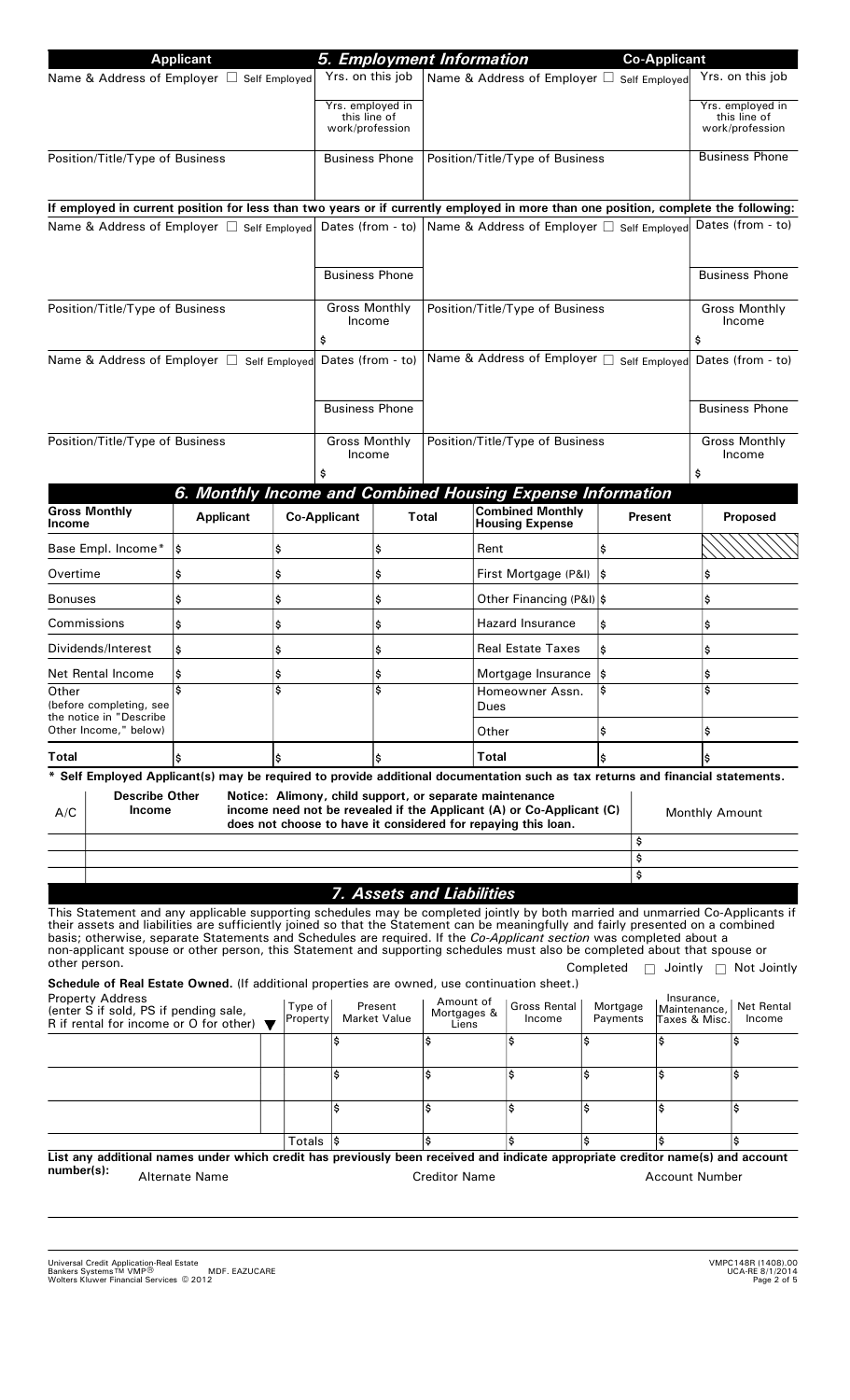| 7. Assets and Liabilities (Continued)                            |                                |                                                                                                                                                          |                                 |                                               |  |  |  |
|------------------------------------------------------------------|--------------------------------|----------------------------------------------------------------------------------------------------------------------------------------------------------|---------------------------------|-----------------------------------------------|--|--|--|
| <b>Assets</b>                                                    | <b>Cash or Market</b><br>Value | Liabilities and Pledged Assets. List the creditor's name, address, and                                                                                   |                                 |                                               |  |  |  |
| Description<br>Cash deposit toward purchase                      | \$                             | account number for all outstanding debts, including automobile loans,                                                                                    |                                 |                                               |  |  |  |
| held by:                                                         |                                | revolving charge accounts, real estate loans, alimony, child support, stock<br>pledges, etc. Use continuation sheet, if necessary. Indicate by (*) those |                                 |                                               |  |  |  |
|                                                                  |                                | liabilities, which will be satisfied upon sale of real estate owned or upon<br>refinancing of the subject property.                                      |                                 |                                               |  |  |  |
|                                                                  |                                |                                                                                                                                                          | <b>Monthly Payment &amp;</b>    |                                               |  |  |  |
| List checking and savings accounts below                         |                                | <b>Liabilities</b>                                                                                                                                       | <b>Months Left to Pay</b>       | <b>Unpaid Balance</b>                         |  |  |  |
| Name and address of Bank, S&L, or Credit Union                   |                                | Name and address of Company                                                                                                                              | \$ Payment/                     | \$                                            |  |  |  |
|                                                                  |                                |                                                                                                                                                          | <b>Months</b>                   |                                               |  |  |  |
|                                                                  |                                |                                                                                                                                                          |                                 |                                               |  |  |  |
|                                                                  |                                |                                                                                                                                                          |                                 |                                               |  |  |  |
| Acct. no.<br>\$                                                  |                                | Acct. no.                                                                                                                                                | Revolving                       |                                               |  |  |  |
| Name and address of Bank, S&L, or Credit Union                   |                                | Name and address of Company                                                                                                                              | \$ Payment/                     | \$                                            |  |  |  |
|                                                                  |                                |                                                                                                                                                          | <b>Months</b>                   |                                               |  |  |  |
|                                                                  |                                |                                                                                                                                                          |                                 |                                               |  |  |  |
|                                                                  |                                |                                                                                                                                                          |                                 |                                               |  |  |  |
| Acct. no.                                                        | \$                             | Acct. no.                                                                                                                                                | Revolving                       |                                               |  |  |  |
| Name and address of Bank, S&L, or Credit Union                   |                                | Name and address of Company                                                                                                                              | \$ Payment/                     | \$                                            |  |  |  |
|                                                                  |                                |                                                                                                                                                          | <b>Months</b>                   |                                               |  |  |  |
|                                                                  |                                |                                                                                                                                                          |                                 |                                               |  |  |  |
|                                                                  |                                |                                                                                                                                                          |                                 |                                               |  |  |  |
| Acct. no.                                                        | \$                             | Acct. no.                                                                                                                                                | Revolving                       |                                               |  |  |  |
| Name and address of Bank, S&L, or Credit Union                   |                                | Name and address of Company                                                                                                                              | \$ Payment/                     | \$                                            |  |  |  |
|                                                                  |                                |                                                                                                                                                          | <b>Months</b>                   |                                               |  |  |  |
|                                                                  |                                |                                                                                                                                                          |                                 |                                               |  |  |  |
|                                                                  |                                |                                                                                                                                                          |                                 |                                               |  |  |  |
|                                                                  | \$                             |                                                                                                                                                          |                                 |                                               |  |  |  |
| Acct. no.<br>Stocks & Bonds (Company                             | \$                             | Acct. no.<br>Name and address of Company                                                                                                                 | Revolving<br>\$ Payment/        | \$                                            |  |  |  |
| name/number & description)                                       |                                |                                                                                                                                                          | <b>Months</b>                   |                                               |  |  |  |
|                                                                  |                                |                                                                                                                                                          |                                 |                                               |  |  |  |
|                                                                  |                                |                                                                                                                                                          |                                 |                                               |  |  |  |
|                                                                  |                                |                                                                                                                                                          |                                 |                                               |  |  |  |
| Life Insurance net cash value                                    |                                | Acct. no.<br>Name and address of Company                                                                                                                 | $\Box$ Revolving<br>\$ Payment/ | \$                                            |  |  |  |
| Face amount: \$                                                  | \$                             |                                                                                                                                                          | <b>Months</b>                   |                                               |  |  |  |
| <b>Subtotal Liquid Assets</b>                                    | \$                             |                                                                                                                                                          |                                 |                                               |  |  |  |
| Real estate owned                                                | \$                             |                                                                                                                                                          |                                 |                                               |  |  |  |
| (enter market value from<br>schedule of real estate owned)       |                                |                                                                                                                                                          |                                 |                                               |  |  |  |
|                                                                  |                                | Acct. no.                                                                                                                                                | Revolving                       |                                               |  |  |  |
| Vested interest in retirement                                    |                                | Name and address of Company                                                                                                                              | \$ Payment/<br><b>Months</b>    | \$                                            |  |  |  |
| fund                                                             | \$                             |                                                                                                                                                          |                                 |                                               |  |  |  |
| Net worth of business(es) owned \$                               |                                |                                                                                                                                                          |                                 |                                               |  |  |  |
| (attach financial statement)                                     |                                |                                                                                                                                                          |                                 |                                               |  |  |  |
|                                                                  |                                | Acct. no.                                                                                                                                                | Revolving                       |                                               |  |  |  |
| Automobiles owned<br>\$                                          |                                | Alimony/Child Support/Separate                                                                                                                           | \$                              |                                               |  |  |  |
| (make and year)                                                  |                                | Maintenance Payments Owed to:                                                                                                                            |                                 |                                               |  |  |  |
|                                                                  |                                | <b>Job-Related Expense</b>                                                                                                                               | \$                              |                                               |  |  |  |
|                                                                  |                                | (child care, union dues, etc.)                                                                                                                           |                                 |                                               |  |  |  |
| Other Assets (itemize)                                           | \$                             |                                                                                                                                                          |                                 |                                               |  |  |  |
|                                                                  |                                |                                                                                                                                                          |                                 |                                               |  |  |  |
|                                                                  |                                |                                                                                                                                                          |                                 |                                               |  |  |  |
| Other Assets                                                     |                                | <b>Total Monthly Payments</b><br><b>Other Liabilities</b>                                                                                                | \$                              |                                               |  |  |  |
| (from continuation page, if any)                                 | \$                             | (from continuation page, if any)                                                                                                                         |                                 | \$                                            |  |  |  |
| <b>Total</b>                                                     | \$                             | <b>Net Worth</b><br>\$                                                                                                                                   | <b>Total</b>                    | \$                                            |  |  |  |
| Assets (a)                                                       |                                | $(a - b)$                                                                                                                                                | Liabilities (b)                 |                                               |  |  |  |
|                                                                  |                                | 8. Declarations                                                                                                                                          |                                 |                                               |  |  |  |
|                                                                  | Applicant<br>Yes<br>No         | Co-Applicant<br>Yes No                                                                                                                                   |                                 | Applicant<br>Co-Applicant<br>Yes No<br>Yes No |  |  |  |
| a. Are there any outstanding judgments<br>against you?           | $\Box$                         | e. Have you directly or indirectly been<br>$\Box$<br>$\Box$<br>obligated on any loan which resulted                                                      |                                 |                                               |  |  |  |
| b. Have you been declared bankrupt<br>within the past 10 years?  | $\Box$                         | in foreclosure, transfer of title in lieu                                                                                                                |                                 |                                               |  |  |  |
| c. Have you had property foreclosed                              |                                | of foreclosure, or judgment?                                                                                                                             | $\mathsf{L}$                    |                                               |  |  |  |
| upon or given title or deed in lieu                              |                                | f. Are you presently delinquent or in<br>default on any Federal debt or any                                                                              |                                 |                                               |  |  |  |
| thereof in the last 7 years?<br>d. Are you a party to a lawsuit? | $\perp$<br>$\Box$              | other loan, mortgage, financial<br>obligation, bond, or loan guarantee?<br>П                                                                             | ⊔                               | $\mathsf{L}$                                  |  |  |  |
|                                                                  |                                |                                                                                                                                                          |                                 |                                               |  |  |  |

Universal Credit Application-Real Estate Bankers Systems\* , VMP UCA-RE 8/1/2014 MDF. EAZUCARE

- Wolters Kluwer Financial Services 2012

Page 3 of 5 VMPC148R (1408).00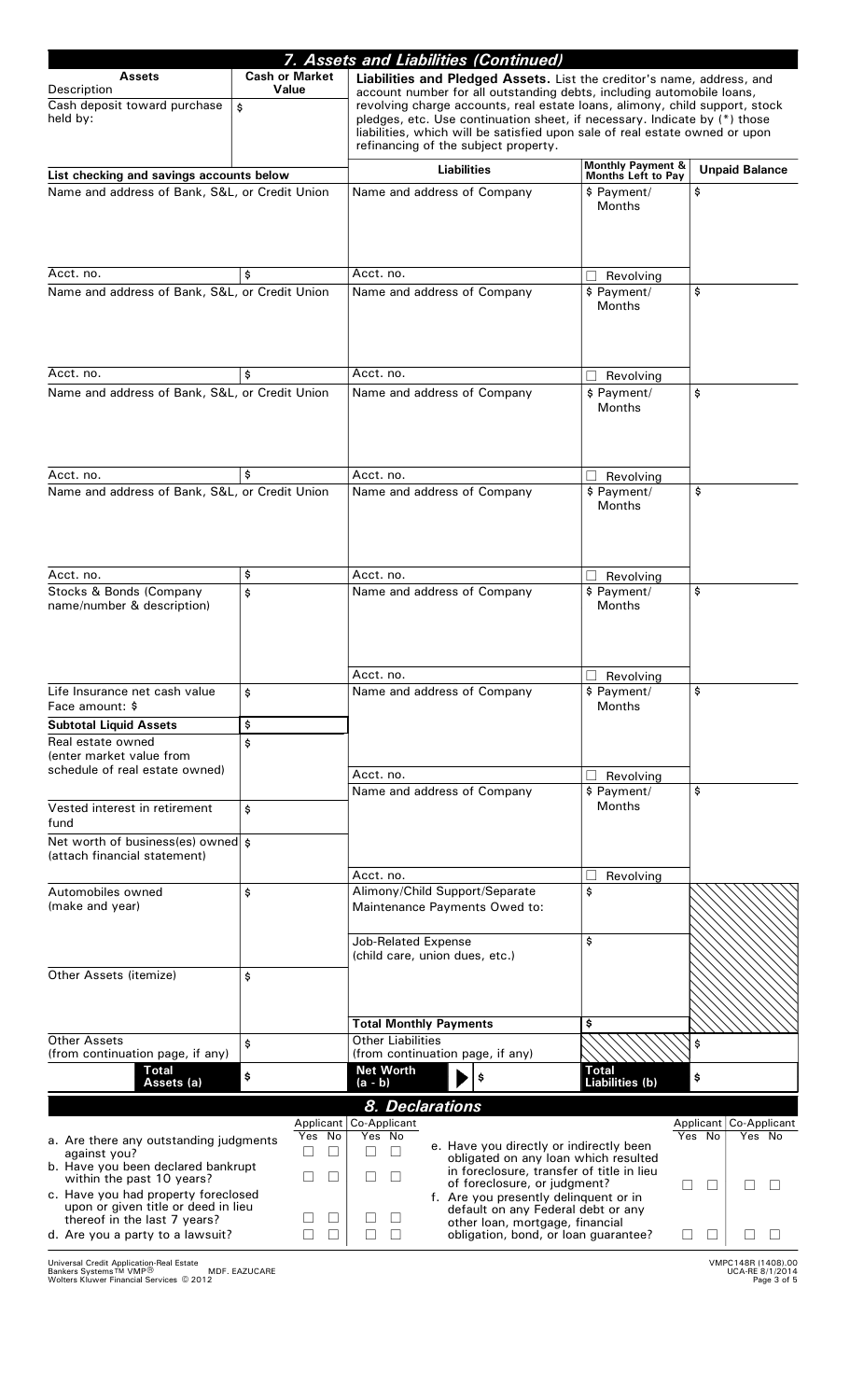|                                                                                                                                                                                        |                                       | 8. Declarations (Continued)                                                                                                                                                                                                                                                                                                                                            |                                          |  |  |  |  |
|----------------------------------------------------------------------------------------------------------------------------------------------------------------------------------------|---------------------------------------|------------------------------------------------------------------------------------------------------------------------------------------------------------------------------------------------------------------------------------------------------------------------------------------------------------------------------------------------------------------------|------------------------------------------|--|--|--|--|
|                                                                                                                                                                                        | Applicant   Co-Applicant              |                                                                                                                                                                                                                                                                                                                                                                        | Applicant   Co-Applicant                 |  |  |  |  |
| g. Are you obligated to pay alimony, child                                                                                                                                             | Yes No<br>Yes No                      | m. Have you had an ownership interest                                                                                                                                                                                                                                                                                                                                  | Yes No<br>Yes No                         |  |  |  |  |
| support, or separate maintenance?                                                                                                                                                      | П<br>п<br>П<br>$\Box$                 | in a property in the last three years?<br>(1) What type of property did you                                                                                                                                                                                                                                                                                            | $\perp$<br>$\perp$<br>$\perp$<br>$\perp$ |  |  |  |  |
| h. Is any part of the down payment<br>borrowed?                                                                                                                                        | $\Box$<br>$\Box$<br>$\vert \ \ \vert$ | own -- principal residence (PR),<br>second home (SH), or                                                                                                                                                                                                                                                                                                               |                                          |  |  |  |  |
| i. Are you a co-maker or endorser on a<br>note?                                                                                                                                        | П<br>П                                | investment property (IP)?                                                                                                                                                                                                                                                                                                                                              |                                          |  |  |  |  |
| j. Are you a U.S. citizen?                                                                                                                                                             | П<br>П<br>$\perp$                     | (2) How did you hold title to the<br>home -- solely by yourself (S),                                                                                                                                                                                                                                                                                                   |                                          |  |  |  |  |
| k. Are you a permanent resident alien?                                                                                                                                                 | П<br>П<br>П<br>П                      | jointly with your spouse (SP), or                                                                                                                                                                                                                                                                                                                                      |                                          |  |  |  |  |
| I. Do you intend to occupy the property<br>as your primary residence?                                                                                                                  | П<br>$\vert \ \ \vert$                | jointly with another person (O)?<br>n. Are there any other equity loans on                                                                                                                                                                                                                                                                                             |                                          |  |  |  |  |
|                                                                                                                                                                                        |                                       | the property?                                                                                                                                                                                                                                                                                                                                                          | $\Box$                                   |  |  |  |  |
|                                                                                                                                                                                        |                                       | 9. Continuation and Additional Information                                                                                                                                                                                                                                                                                                                             |                                          |  |  |  |  |
| and "C" for Co-Applicant. Use this space if you answered "Yes" to any of the questions in Section 8.                                                                                   |                                       | Instructions. Use this section if you need more space to complete the Universal Credit Application. Mark "A" for Applicant                                                                                                                                                                                                                                             |                                          |  |  |  |  |
|                                                                                                                                                                                        |                                       | <b>10. Federal Notices</b>                                                                                                                                                                                                                                                                                                                                             |                                          |  |  |  |  |
|                                                                                                                                                                                        |                                       | Important Information to Applicant(s). To help the government fight the funding of terrorism and money laundering                                                                                                                                                                                                                                                      |                                          |  |  |  |  |
| applies for a loan or opens an account.                                                                                                                                                |                                       | activities, federal law requires all financial institutions to obtain, verify, and record information that identifies each person who                                                                                                                                                                                                                                  |                                          |  |  |  |  |
|                                                                                                                                                                                        |                                       | What this means for you. When you apply for a loan or open an account, we will ask for your name, address, date of birth,                                                                                                                                                                                                                                              |                                          |  |  |  |  |
|                                                                                                                                                                                        |                                       | and other information that will allow us to identify you. We may also ask to see your driver's license and/or other identifying<br>documents. In some instances, we may use outside sources to confirm the information. The information you provide is                                                                                                                 |                                          |  |  |  |  |
| protected by our privacy policy and federal law.                                                                                                                                       |                                       | False Statements. By signing below, I/we fully understand that it is a federal crime punishable by fine or imprisonment, or                                                                                                                                                                                                                                            |                                          |  |  |  |  |
|                                                                                                                                                                                        |                                       | both, to knowingly make any false statements concerning any of the above facts as applicable under the provisions of Title 18,                                                                                                                                                                                                                                         |                                          |  |  |  |  |
| United States Code, Section 1001, et seq.                                                                                                                                              |                                       | 11. State Notices                                                                                                                                                                                                                                                                                                                                                      |                                          |  |  |  |  |
| California Residents. Each applicant, if married, may apply for a separate account.                                                                                                    |                                       |                                                                                                                                                                                                                                                                                                                                                                        |                                          |  |  |  |  |
|                                                                                                                                                                                        |                                       | Massachusetts Residents. Under Massachusetts statute, Mass. Gen. L. ch. 184, Section 17B,                                                                                                                                                                                                                                                                              |                                          |  |  |  |  |
| you, the Applicant (and Co-Applicant) are entitled to know the following:                                                                                                              |                                       |                                                                                                                                                                                                                                                                                                                                                                        |                                          |  |  |  |  |
| Mortgagee.                                                                                                                                                                             |                                       | 1. The responsibility of the attorney for the Mortgagee is to protect the interest of the                                                                                                                                                                                                                                                                              |                                          |  |  |  |  |
|                                                                                                                                                                                        |                                       | 2. Mortgagors may, at their own expense, engage an attorney of their own selection to                                                                                                                                                                                                                                                                                  |                                          |  |  |  |  |
| represent their interests in the transaction.                                                                                                                                          |                                       |                                                                                                                                                                                                                                                                                                                                                                        |                                          |  |  |  |  |
| For Home Equity Line of Credit. The current annual percentage rate for finance charges and, if                                                                                         |                                       |                                                                                                                                                                                                                                                                                                                                                                        |                                          |  |  |  |  |
| the rate may vary, a statement to that effect and of the circumstances under which the rate<br>may increase and whether there are any limitations on any such increase, as well as the |                                       |                                                                                                                                                                                                                                                                                                                                                                        |                                          |  |  |  |  |
|                                                                                                                                                                                        |                                       | effects of any such increase; the conditions under which a finance charge may be imposed,                                                                                                                                                                                                                                                                              |                                          |  |  |  |  |
|                                                                                                                                                                                        |                                       | including the time period within which any credit extended may be repaid without incurring a                                                                                                                                                                                                                                                                           |                                          |  |  |  |  |
|                                                                                                                                                                                        |                                       | finance charge; whether any annual fee is charged and the amount of any such fee; and<br>whether any other charges or fees may be assessed, the purposes for which they are                                                                                                                                                                                            |                                          |  |  |  |  |
| assessed, and the amounts of any such charges or fees.                                                                                                                                 |                                       |                                                                                                                                                                                                                                                                                                                                                                        |                                          |  |  |  |  |
|                                                                                                                                                                                        |                                       | New York Residents. A consumer report may be ordered in connection with your application. Upon your request, we will inform                                                                                                                                                                                                                                            |                                          |  |  |  |  |
|                                                                                                                                                                                        |                                       | you whether or not a report was ordered. If a report was ordered, we will tell you the name and address of the consumer<br>reporting agency that provided the report. Subsequent reports may be ordered or utilized in connection with an update, renewal                                                                                                              |                                          |  |  |  |  |
| or extension of credit for which you have applied.                                                                                                                                     |                                       |                                                                                                                                                                                                                                                                                                                                                                        |                                          |  |  |  |  |
|                                                                                                                                                                                        |                                       | Ohio Residents. The Ohio laws against discrimination require all creditors make credit equally available to all creditworthy                                                                                                                                                                                                                                           |                                          |  |  |  |  |
| Rights Commission administers compliance with this law.                                                                                                                                |                                       | customers, and that credit reporting agencies maintain separate credit histories on each individual upon request. The Ohio Civil                                                                                                                                                                                                                                       |                                          |  |  |  |  |
|                                                                                                                                                                                        |                                       | Any person who, with intent to defraud or knowing that he is facilitating a fraud against an insurer, submits an application or                                                                                                                                                                                                                                        |                                          |  |  |  |  |
| files a claim containing a false or deceptive statement is guilty of insurance fraud.                                                                                                  |                                       |                                                                                                                                                                                                                                                                                                                                                                        |                                          |  |  |  |  |
| debt except debt secured by the homestead or debt to another lender.                                                                                                                   |                                       | Texas Residents. The owner of the homestead is not required to apply the proceeds of the extension of credit to repay another                                                                                                                                                                                                                                          |                                          |  |  |  |  |
|                                                                                                                                                                                        |                                       | Wisconsin Residents. Notice to Married Applicants. No provision of any marital property agreement, unilateral statement under                                                                                                                                                                                                                                          |                                          |  |  |  |  |
|                                                                                                                                                                                        |                                       | Wisc. Statutes §766.59 or a court decree under Wisc. Statutes §766.70 adversely affects the interest of the lender unless the<br>lender, prior to the time the credit is granted, is furnished a copy of the agreement, statement or decree or has actual                                                                                                              |                                          |  |  |  |  |
| knowledge of the adverse provision when the obligation to the lender is incurred.                                                                                                      |                                       |                                                                                                                                                                                                                                                                                                                                                                        |                                          |  |  |  |  |
| I understand the creditor may be required by law to give notice of this transaction to my spouse.                                                                                      |                                       | For married Wisconsin Residents. The credit being applied for, if granted, will be incurred in the interest of my marriage or family.                                                                                                                                                                                                                                  |                                          |  |  |  |  |
|                                                                                                                                                                                        |                                       | 12. Acknowledgment and Agreement                                                                                                                                                                                                                                                                                                                                       |                                          |  |  |  |  |
|                                                                                                                                                                                        |                                       | Each of the undersigned specifically represents to Lender and to Lender's actual or potential agents, brokers, processors,                                                                                                                                                                                                                                             |                                          |  |  |  |  |
|                                                                                                                                                                                        |                                       | attorneys, insurers, servicers, successors and assigns and agrees and acknowledges that: (1) the information provided in this<br>application is true and correct as of the date set forth opposite my signature and that any intentional or negligent                                                                                                                  |                                          |  |  |  |  |
|                                                                                                                                                                                        |                                       | misrepresentation of this information contained in this application may result in civil liability, including monetary damages, to any person who may suffer any loss due to reliance upon any misrepresentation that I have ma                                                                                                                                         |                                          |  |  |  |  |
|                                                                                                                                                                                        |                                       | criminal penalties including, but not limited to, fine or imprisonment or both under the provisions of Title 18, United States Code,<br>Sec. 1001, <i>et seq.</i> ; (2) the loan requested pursuant to this application (the "Loan") wi                                                                                                                                |                                          |  |  |  |  |
|                                                                                                                                                                                        |                                       | on the property described in this application; (3) the property will not be used for any illegal or prohibited purpose or use; (4) all<br>statements made in this application are made for the purpose of obtaining a residential mortgage loan; (5) the property will be                                                                                              |                                          |  |  |  |  |
|                                                                                                                                                                                        |                                       | occupied as indicated in this application; (6) the Lender, its servicers, successors or assigns may retain the original and/or an<br>electronic record of this application, whether or not the Loan is approved; (7) the Lender and its agents, brokers, insurers,<br>servicers, successors and assigns may continuously rely on the information contained in the appl |                                          |  |  |  |  |
| <b>Liniversal Credit Application Real Fetate</b>                                                                                                                                       |                                       |                                                                                                                                                                                                                                                                                                                                                                        | VMPC148B (1408) 00                       |  |  |  |  |

- Wolters Kluwer Financial Services 2012 Universal Credit Application-Real Estate<br>Bankers Systems ™ VMP®

UCA-RE 8/1/2014 Page 4 of 5 VMPC148R (1408).00